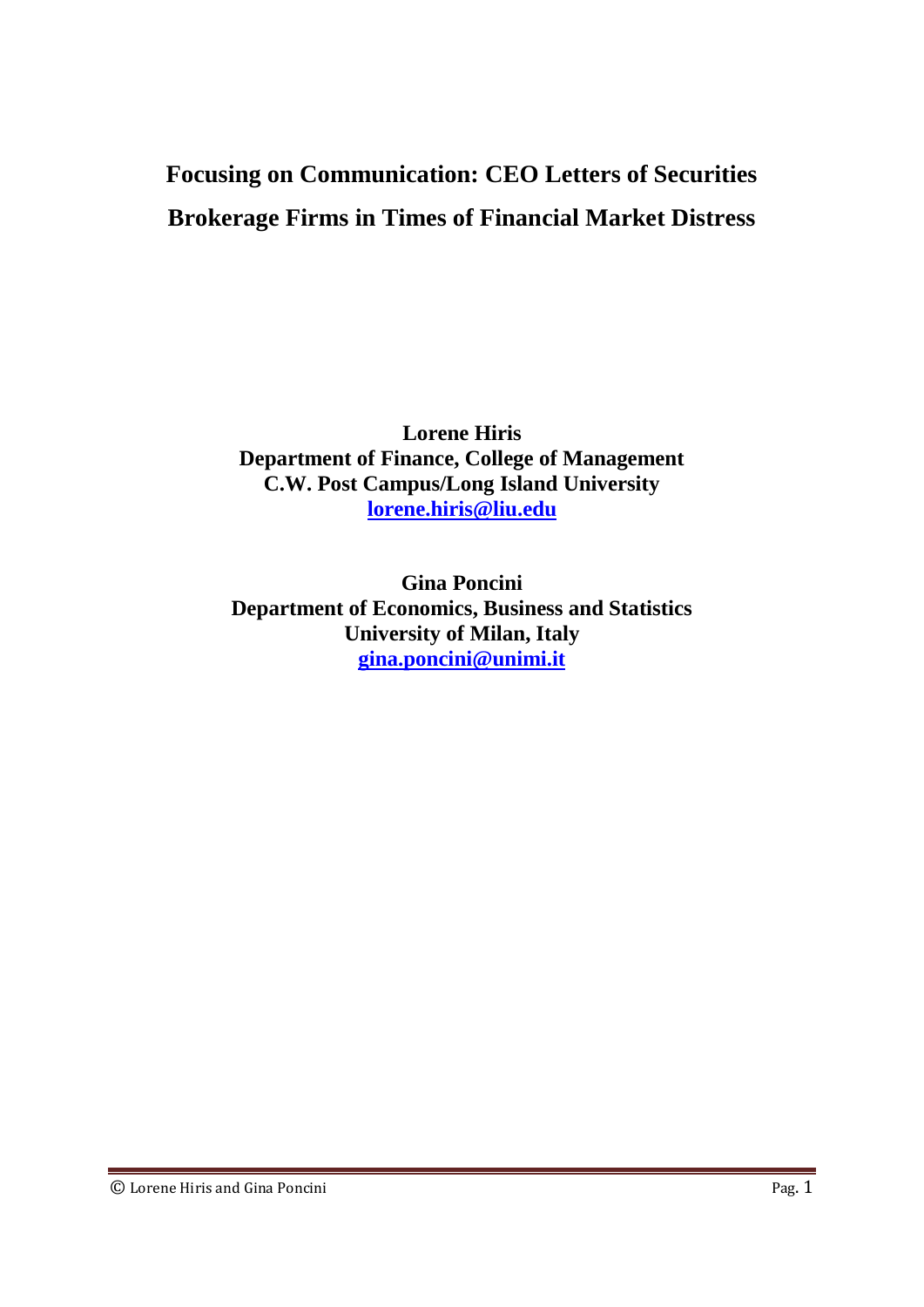## **Abstract**

This paper presents classroom applications involving the CEO letters accompanying the annual reports of securities brokerage firms for fiscal years 2007-2009, a period characterized not only by the recession but also by the financial crisis. The applications are drawn from the authors' ongoing study of CEO letters of securities brokerage firms and their teaching activity (finance and business communication).

The study investigates (1) whether and how recession-related issues and excesses in the financial services industry are addressed in the letters; (2) which features of the letters contribute to the way the company and its performance are portrayed as relatively affected or unaffected by recession-related issues, processes and events; (3) the way is risk portrayed; and (4) the kind of knowledge about the recession is the reader expected to share. Selected features examined include (a) implicitly and explicitly positive and negative evaluative language; (b) personal pronouns (*we*, *you* and *I*) and references to the firm, the industry, other organizations and individuals.

The activities developed and the questions examined by the paper are of interest for students preparing for careers in the financial services industry. The reader of these letters is at times assumed to share knowledge of industry events that are not explicitly described. Moreover, the way implicitly positive and negative language is used highlights why it is important for students to be aware of taking a critical approach to corporate communications concerning financial performance, the industry and the firm's behavior. Finally, focusing on the letters represents an opportunity to examine leadership communication

# **1. Introduction**

## *1.1 The scenario: CEOs, communication, and times of economic turmoil*

The last few years have been times of economic turmoil, from the business cycle recession to the subprime mortgage crisis. The financial meltdown, possible industry excesses, shortsightedness, a questionable approach to risk, and unethical behavior are issues in a range of industries, but this is especially the case in the Securities Brokerage Industry, an important sector linking corporations and investors and one that has been characterized by a number of high profile scandals in recent years.

Such issues, and in particular what could be called "industry excesses," have repercussions beyond the individual firms involved, affecting the reputation of the wider industry and the firms in the industry. This in turn may impact the firm's communication to shareholders and the general public. For example, communicating an ethical stance or at least addressing ethical issues appeared to be more important in CEO letters in the security brokerage industry shortly *after* the passage of the Sarbanes-Oxley Act in July 2002 when compared to the letters written before this legislation (Poncini and Hiris 2007).

In a difficult economic situation characterized by events connected to the financial meltdown, communicating an awareness of issues tied to the recession and financial crisis may continue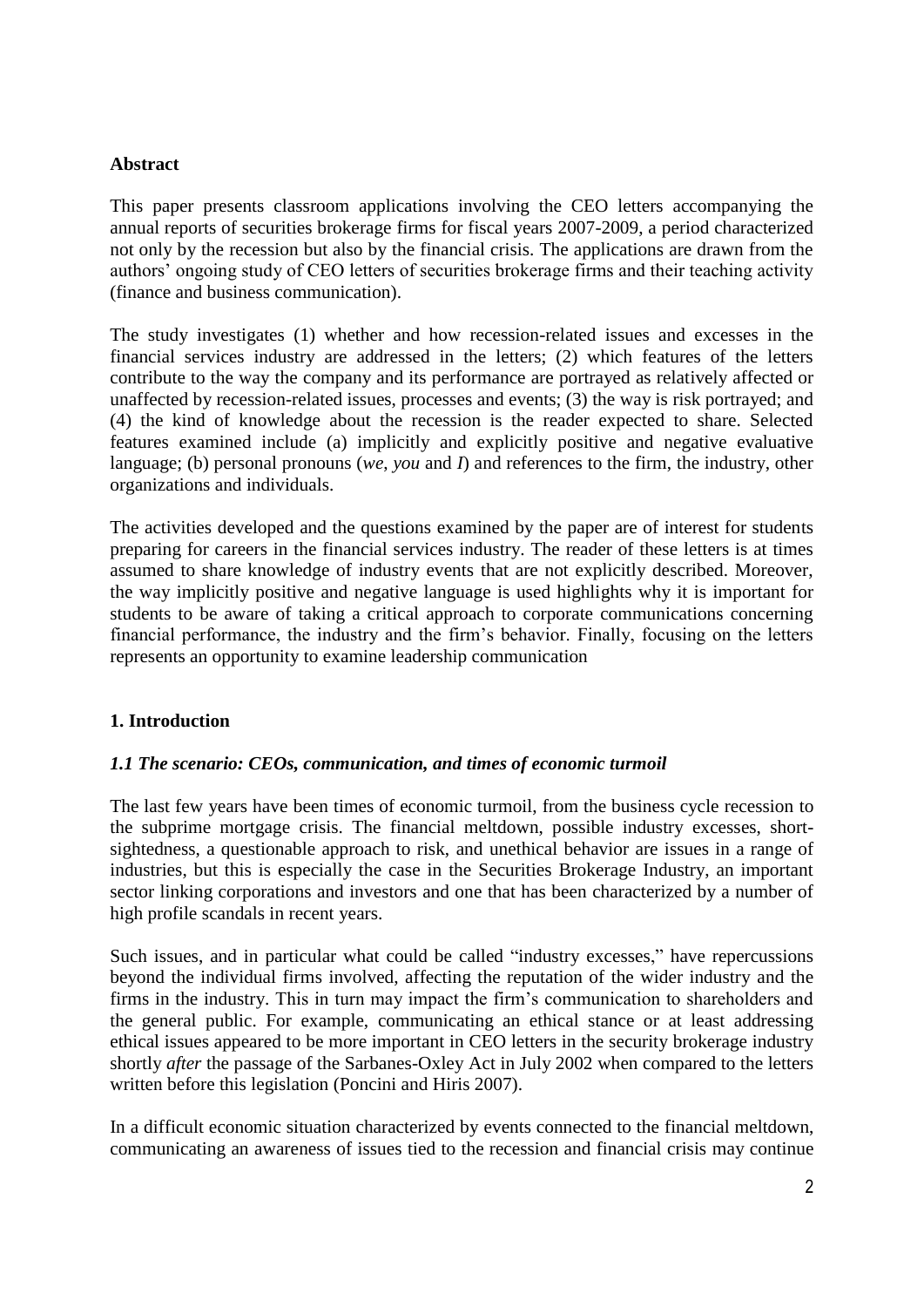to be important for firms in the Securities Brokerage Industry, perhaps with a view to being perceived as socially responsible and not at fault for "excesses", unethical behavior, and poor risk management. For example, depending on the language used in the firm's communication, a (poor) performance may be portrayed as out of the firm's hands because of the economic climate, or it may be portrayed as a result of the firm's deliberate actions.

# *1.2 Why CEO letters?*

In a period of extreme economic turmoil and heightened risk, it is interesting to examine communication by Chief Executive Officers (CEOs) because they are often considered the most credible voice of an organization. In the words of Argenti and Forman (2004: 110), "the CEO who stands at the helm of an organization can project *through his or her person alone* a company's commitment to goals, a commitment that would be less credible if voiced by anyone else" (original italics). Although CEOs and their actions at times draw criticism, their actions and words remain interesting examples of leadership communication.

The CEO letter, for example, is considered an important part of the annual report (see e.g. Cross 1990; Jameson 2000; Swales 1988). Also known as the Letter to Shareholders, the Executive Letter, or the President's Letter<sup>1</sup>, this high-profile company document often encompasses topics that go beyond the financial performance of the firm itself. A number of studies confirm the interest in investigating features of these letters for the way the company's performance and other issues are represented (e.g. Crombie/Samujh 1999; Garzone 2005; Hyland 1999; Nickerson/De Groot 2005; Hiris and Poncini 2007).

With CEOs representing the most credible voice of an organization, especially when it comes to communicating commitment (see e.g. Rogers 2000), they are well positioned to communicate the firm's position on ethics-related issues, should this be their intention. This may conceivably be done with the firm's reputation in mind (see Fombrun/Shanley 1990 and Argenti 2003). Indeed, the CEO letter represents an opportunity for the CEO to address issues concerning the firm, the industry and wider society, and in doing so present the firm in a positive light.

# *1.3 Learning goals: Integrating interdisciplinary research into teaching*

Most of us who are faculty or administrators of AACSB-accredited schools, and not only, spend significant amounts of time thinking about learning goals and designing rubrics and measures to assure learning. In this preliminary paper, we hope to show how CEO letters may serve as an innovative and instructive way to fulfill learning goals and thus fulfill AACSB standards. AACSB Business Accreditation Standard  $15<sup>2</sup>$  mandates that we provide learning experiences in communication abilities and management-specific knowledge and skills areas such as ethical understanding and reasoning abilities as well as analytical skills (financial theories, analysis, reporting, and markets).

 $\overline{a}$  $<sup>1</sup>$  In this paper we use 'CEO letters' to refer to the letters accompanying annual reports, including those analyzed</sup> for the present study, even though some of the letters were co-signed or signed by people also holding other positions.

<http://www.aacsb.edu/accreditation/business/standards/aol/standard15.asp>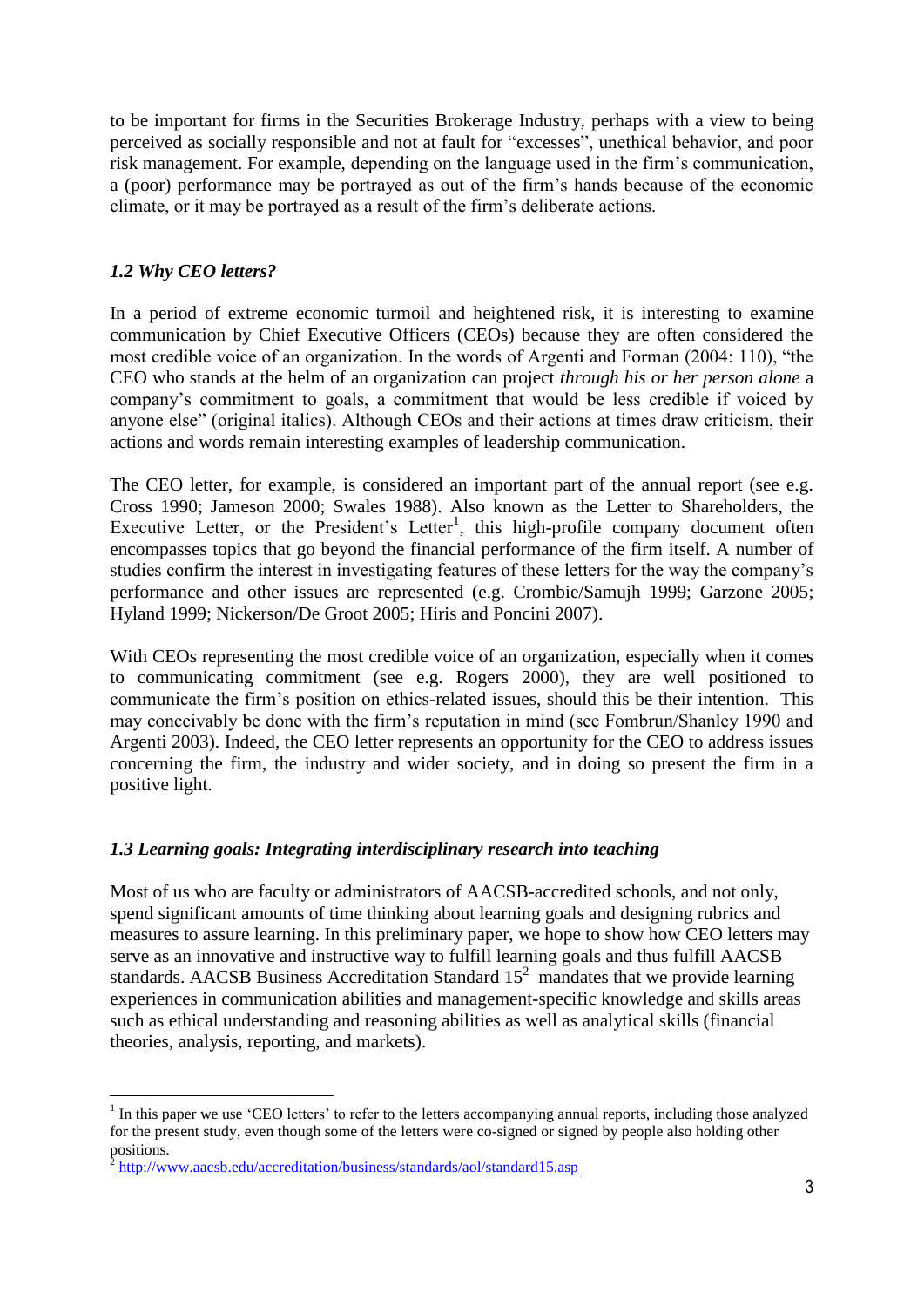In our finance discipline, the most important analytical area to be taught and learned is the understanding of the concept of risk. Jane Hughes, in a January/February 2009 *BizEd* article entitled "What I Would Tell My Past Students" said: "When I was teaching, I liked to draw a risk-return graph on the blackboard and say, 'I'll teach you a year's worth of financial theory in 30 seconds. When return goes up, risk goes up. That's all you need to remember about finance.' She then goes on to tell about recent financial market scandals that always violated this principal.

So, beyond the mathematics of CAPM and standard deviation and understanding of portfolio diversification, the concept of risk (economic or business cycle risk, loss of principal risk, loss of income risk, reputational risk, accounting risk, etc.) may be innovatively introduced using examples of CEO Letters accompanying Annual Reports and in particular those for fiscal years 2007-2009. We identified this period for our letters because we could easily discuss risk, and students would have a frame of reference to risk-laden events. The 2007-2009 period encompassed both the start of the business cycle recession in December 2007 and its official end in June 2009 as well as the financial meltdown of March 2009.

The activities developed and the questions examined by this paper are of interest for students of finance not only in terms of understanding risk but also in terms of developing communication skills and a critical approach to the texts accompanying financial reports.

# *1.4 Scope of the paper*

The rest of this paper is organized as follows: Section 2 provides a theoretical framework for approaching social responsibility and social responsiveness, while Section 3 presents the research questions and the analytical framework used in the wider study (positive and negative evaluative language; active and passive forms, personal pronouns). Section 4 focuses on the data: the letters and their features of interest. It also includes a preliminary analysis. Section 5 provides examples for teaching applications. Concluding remarks are presented in Section 6.

# **2. Being socially responsible, or being socially responsive? Scandals, issues and excesses in the industry**

# *2.1 Theories of social responsibility and social responsiveness*

This section presents the theoretical framework for the wider study on which teaching applications are based. Although this paper uses selected examples from the 2007-2009 CEO letters under examination, the examples themselves are drawn from the wider study, making it important to review social responsibility and social responsiveness with a view to approaching the CEO letters.

There are two main views of social responsibility in business<sup>3</sup>. According to the classical view, management's only social responsibility is to maximize profits. Economist and Nobel Prize winner Milton Friedman (1962, 1970), the most vocal proponent of this view, holds that managers are responsible for acting in the best interests of stockholders, so that a business

 $\overline{a}$  $3$  The rest of section is drawn from Poncini and Hiris (2007).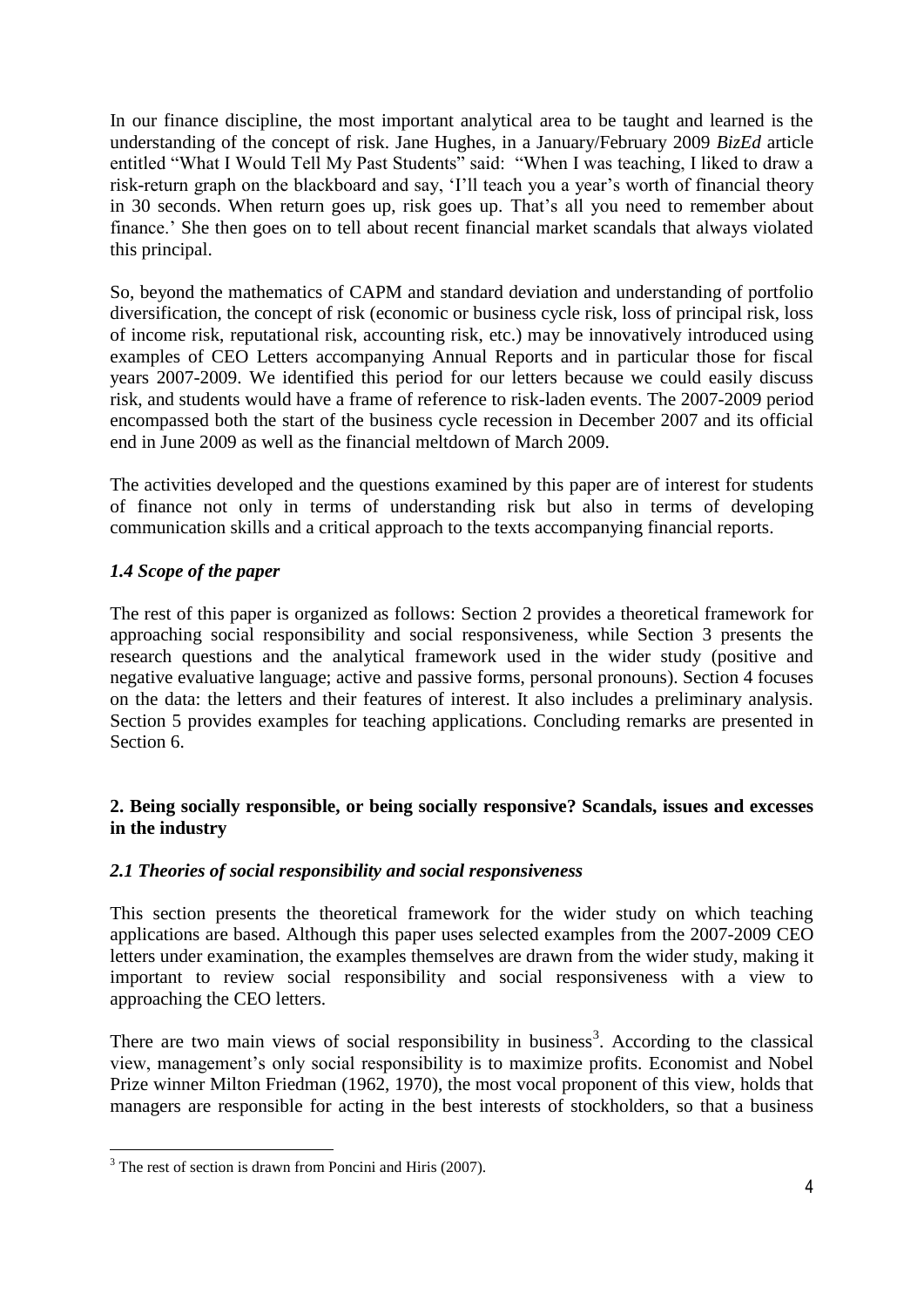should use its resources and perform activities in order to increase profits, as long as it follows pertinent rules and regulations and engages in competition and business activities without deception or fraud (Robbins/Coulter 2004: 100). The socioeconomic view, on the other hand, holds that management's social responsibility is not limited to making profits but also includes protecting and improving society's welfare (see e.g. Carroll 1991). In this view, corporations have a responsibility to the wider society since laws allow corporations to exist and product purchases support their existence.

In considering a company's actions and reflecting on the behavior of managers, it is interesting to compare social responsibility – in the most common use of the term – and social responsiveness.

Social responsibility commonly refers to a firm's obligation to pursue long-term goals that are good for society, going beyond the legal and economic requirements (see e.g. Bucholz 1990). This means that a business must differentiate between right and wrong when it aims to achieve good for society, and this in turn adds an ethical dimension to actions aiming to improve society. The firm can be considered a moral agent; it acts in a certain way because it feels it has a responsibility to act that way.

Social responsiveness, instead, involves the firm's ability to adapt to changing conditions in society, with managers acting in consideration of societal forces. Simply put, the firm acts to meet a social need that has become popular. If community service is considered important by the market, the firm 'responds' to this by choosing to engage in actions that support community service.

Table 1 compares social responsibility and social responsiveness in terms of their emphases and decision framework. It highlights the fact that the major consideration of a firm which is socially responsible is ethical, while for a firm which is socially responsive, it is pragmatic.

|                            | <b>Social Responsibility</b> | <b>Social Responsiveness</b> |
|----------------------------|------------------------------|------------------------------|
| <b>Major</b> consideration | Ethical                      | Pragmatic                    |
| <b>Focus</b>               | Ends                         | Means                        |
| <b>Emphasis</b>            | Obligation                   | Responses                    |
| <b>Decision Framework</b>  | Long term                    | Medium and short term        |

Table 1. Social responsibility versus social responsiveness (Robbins/Coulter 2004: 103, adapted from Wartick and Chochran 1985: 766).

# *2.2 A sample application: Social responsiveness after Sarbanes-Oxley (SOX)*

Since the current study builds on the authors' previous study (Poncini and Hiris 2007), which explores how ethical issues and industry scandals are addressed in the CEO letters accompanying the annual reports of firms in the Securities Brokerage Industry (2002-2003), the previous study is summarized here as an illustration of a sample application of the theoretical framework described above.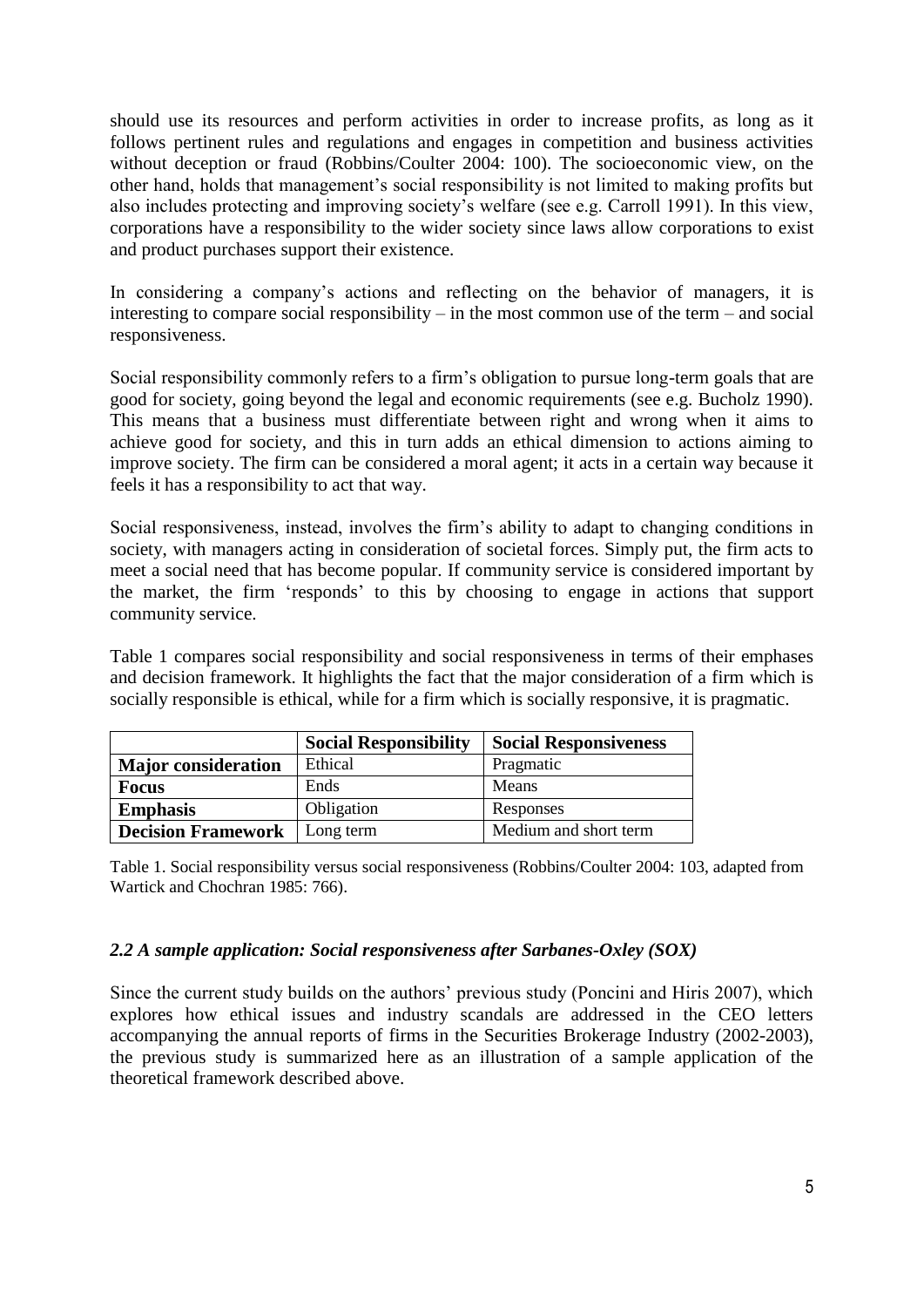The dataset for the original study consists of letters written in  $2002$  and  $2003<sup>4</sup>$  and thus encompasses a set of letters written before and a set written after major scandals and ensuing legislation, specifically the Sarbanes-Oxley Act, passed in July 2002.<sup>5</sup> Besides drawing on theories of social responsibility and social responsiveness, discussed in Section 2.1 above, the investigation also examined the relation of these two concepts to ethics in business. The study examined the use of implicit and explicit evaluation, selected lexical items, and personal pronoun references, noting differences in the two sets of letters (these features are discussed in Section 3). It identifies implicit and explicit means by which the letters refer to scandals and address ethics-related issues, noting subtle shifts in the way firms position themselves with respect to industry events that affected investor confidence.

In our (2007) study, the comparison of the two sets of letters and the analysis of extracts show that the letters written after SOX foreground social responsiveness on the part of the firm: in the letters, the CEOs, and by extension the firms, address those issues that became important in the market and in society after visible scandals in the industry and the passage of Sarbanes Oxley.

Our analysis shows that in the year after SOX, the letters use a number of implicit and explicit means to refer to industry events such as scandals and in particular the role played by the brokerage industry and individual firms. In these cases the features suggest a response to wider industry and social concerns about unethical behavior.

For example, in comparing the two sets of letters, in the letters written in the first year after SOX, there are numerous explicit references to corporate governance while in the letters written prior to this legislation there is not a single mention, though the concept of corporate governance has been the object of attention around the world for a number of years. Clearly this is in response to the fact that corporate governance became an especially 'hot topic' around the time of visible scandals in the industry.

Moreover, other means are also used in the letters following SOX to address governance (e.g. the use of *board*) and ethics-related issues without explicitly referring to them (e.g. reference to *confidence* and *research*). In some cases 'investor confidence' is used to refer implicitly to negative events in the industry, which are in the past, and in these contexts there are sometimes subtle shifts in the way firms position themselves with respect to industry events that affected investor confidence. Again, this seems to be a response to wider concerns, since in the set of letters written before Sarbanes-Oxley such concern was not evident.

This kind of application is extended to the current study of the 2007-2009 letters with regard to the recession and the financial crisis. At the same time, features examined in the 2002-2003 letters, such as the treatment of corporate governance and ethics, will also be examined in the 2007-2009 letters with a view to expressions of social responsibility vs. social responsiveness.

Most of the letters were written in 2002–2003 for the relative Fiscal Year (FY) ending in 2001–2002; the few exceptions depend on different Fiscal Year Ends (FYEs) and are evident in the table in the Appendix (e.g. the Raymond James' letter following the Sarbanes-Oxley Act was written in 2002 and not 2003 because its FYE ended in September 2002, early enough for the annual report and accompanying letter to be prepared the same calendar year).

 $\overline{4}$ 

<sup>5</sup> Most of the letters were written in 2002–2003 for the relative Fiscal Year (FY) ending in 2001–2002; the few exceptions depend on different Fiscal Year Ends (FYEs) and are evident in the table in the Appendix (e.g. the Raymond James' letter following the Sarbanes-Oxley Act was written in 2002 and not 2003 because its FYE ended in September 2002, early enough for the annual report and accompanying letter to be prepared the same calendar year).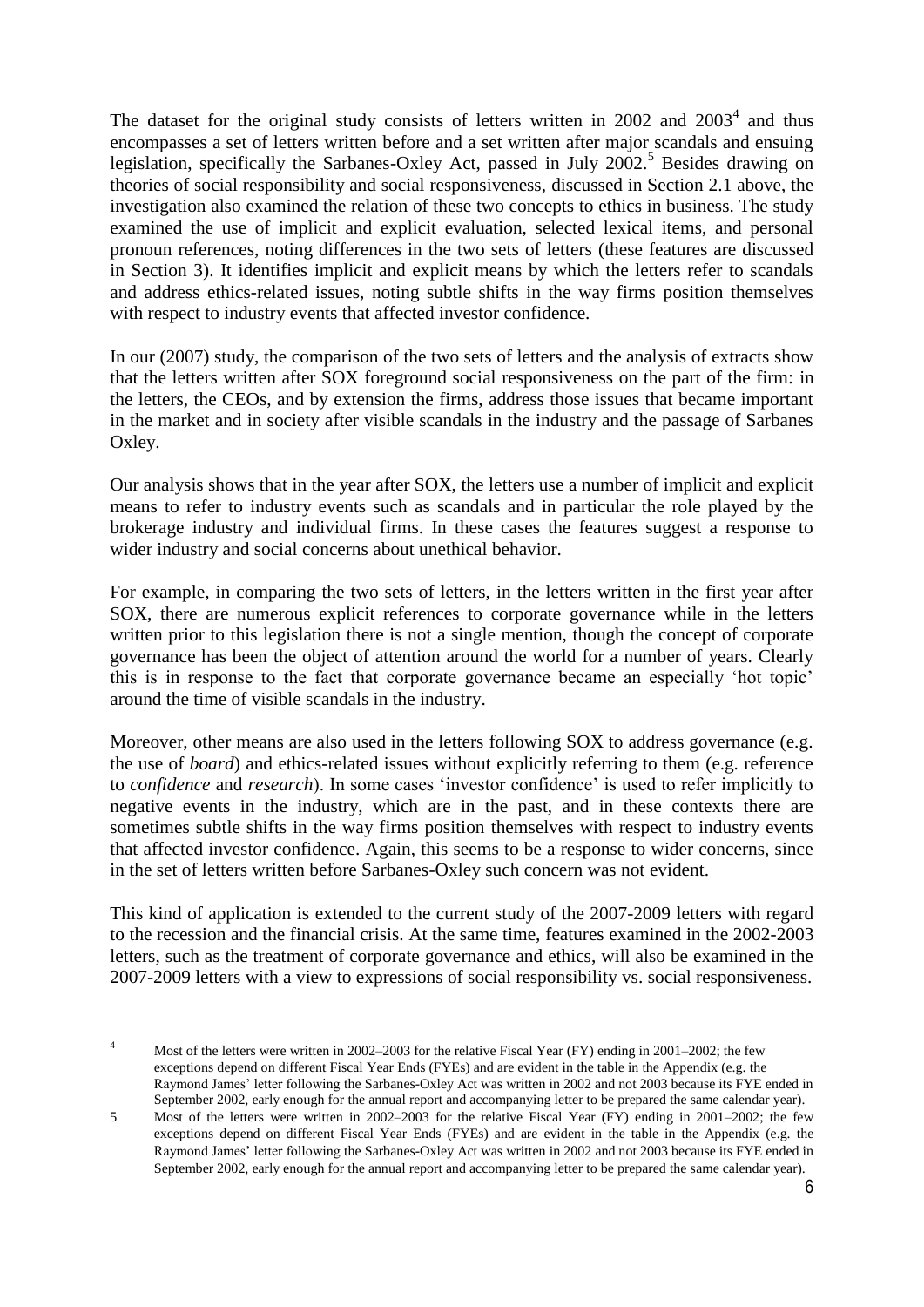# **3. Analytical framework**

This section presents the analytical framework for the wider study on which teaching applications are based. It first presents research questions and then discusses the linguistic features of interest examined.

The ongoing investigation of CEO letters for fiscal years 2007-2009 addresses two main kinds of questions. The first relates to the context of the securities brokerage industry, while the second relates to the interest in considering indications that suggest social responsibility or social responsiveness on the part of the firm in connection with the recession and financial meltdown.

In examining CEO letters for fiscal years 2007-2009, the current study addresses the following questions:

- 1. Are recession-related issues and excesses in the financial services industry addressed in the 2007-2009 letters and if so, how?
- 2. Are specific recession-related issues such as the housing bubble, the credit crunch and the subprime mortgage crisis addressed in the 2007-2009 letters and if so, how?
- 3. What features contribute to the way the company and its performance are portrayed as relatively affected or unaffected by recession–related issues, processes and events? Is the company portrayed as contributing to problems or solutions connected to recession–related issues, processes events? How is risk portrayed?
- 4. What kind of knowledge about the recession and the financial services industry is the reader expected to share?

In addressing the above questions, the study examines selected features in the data, including (a) implicitly and explicitly positive and negative evaluative language regarding issues encompassed by the research questions; and the performance and behavior of the firm and the industry (evaluation as discussed by Thompson and Hunston 2000, presented in Section 3.1 below); (b) personal pronouns (*we*, *you* and *I*) and references to the firm, the industry, other organizations and individuals (use of first names, last names and titles). In exploring how companies position themselves in relation to the recession, the financial crisis, industry events and ethical issues, other features also receive attention, including choice of subject; transitivity and voice (i.e. active vs. passive forms, "who (or what) is doing what to whom (or to what)").

In addition, by comparing the letters written before the recession and / financial meltdown and afterwards, the paper aims to identify features and differences between the sets of letters that may suggest social responsibility and/or social responsiveness.

# *3.1. The significance of evaluation and personal pronouns*

Evaluation (or 'stance') can be used as a cover term "for the expression of the speaker's or writer's attitude or stance towards, viewpoint on, or feelings about the entities or propositions that he or she is talking about (Thompson/Hunston 2000: 6-7). An examination of evaluation is significant because it provides indications of the ideology or values underlying a text (see e.g. Hunston 1994, Thompson/Hunston 2000) and is closely tied to social interaction (see e.g. Hyland 1999). Consequently, investigating how evaluative language is used in the letters can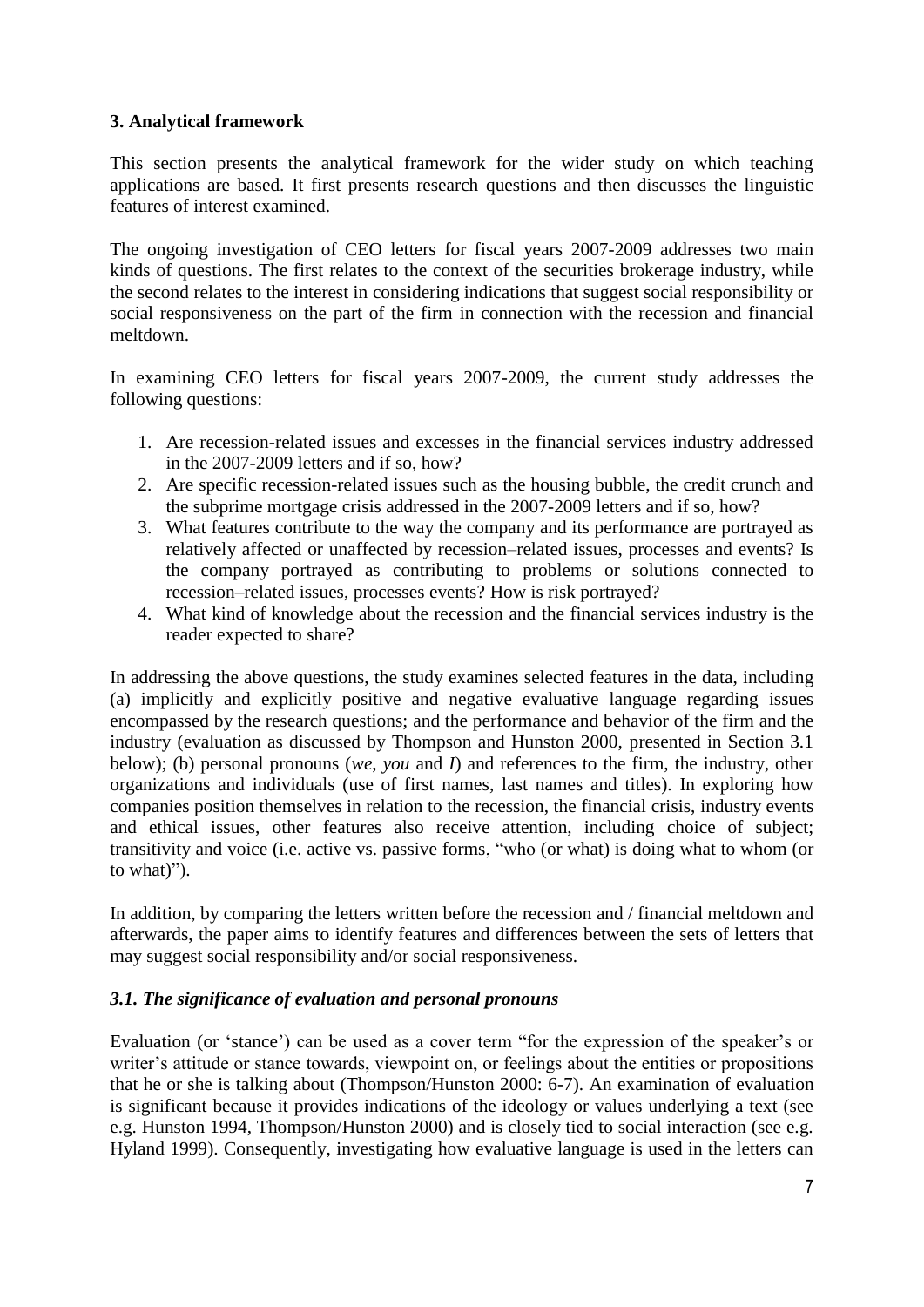illustrate how it reflects and constructs shared values, whether these shared values concern the company's performance, the economic, social and legal environment, approaches to corporate governance, and so on. The paper explores explicit, implicit and other selected kinds of evaluation.

Examining the use of the personal pronouns *we*, *you*, and *I* will allow their use to be linked to the negotiation of individual and group identity and the alignments that the company and/or the author(s) ('drafters' signing the letters) take up with respect to the company, shareholders, investors, clients, employees, competitors, and so on. Pronouns thus provide important indications of the relationships between the company and these actors. References to the firm, the industry, other organizations and individuals, including first and last names and titles, are therefore of interest to the analysis.

## **4. The data: The letters and their features of interest**

Data for the current study consist of CEO letters for fiscal years 2007-2009 for the following firms:

| Name of firm         | <b>Fiscal Year End (FYE)</b>                        |
|----------------------|-----------------------------------------------------|
| Charles Schwab       | End of calendar year                                |
| Goldman Sachs        | Last Friday in December                             |
| Legg Mason           | End of first quarter                                |
| Merrill Lynch        | End of calendar year                                |
| Morgan Stanley       | 30 November in 2007 and 2008<br>30 December in 2009 |
| <b>Raymond James</b> | End of third quarter                                |

These firms represent the firms remaining from the original study's set of 9 firms classified by the Value Line Investment Service in 2002 as comprising the Securities Brokerage industry. According to the U.S. Census Bureau, "this industry comprises establishments primarily engaged in acting as agents (i.e. brokers) between buyers and sellers and buying and selling securities on a commission or transaction fee basis." The three firms present in the 2002-2003 data set and no longer present are: Lehman Brothers; Bear Stearns, and A.G. Edwards. The original study included the firm Morgan Stanley and Dean Witter, which is included in the present study as Morgan Stanley. The firms included in the original study are listed in the table in the Appendix, which shows how the dataset was organized into two data subsets representing letters written before and after SOX.

In preparing the preparing the present preliminary paper, the focus was on a subset of letters, as follows: Charles Schwab; Goldman Sachs; Morgan Stanley; and Raymond James.

# *4.1. Initial stage of analysis: Key items for comparison*

An initial qualitative examination of the data allowed several key lexical items to be identified ("content" words such as *economic* and *small*, as opposed to grammatical words such as *is* and *the*). The aims of the study and the wider industry context were also considered in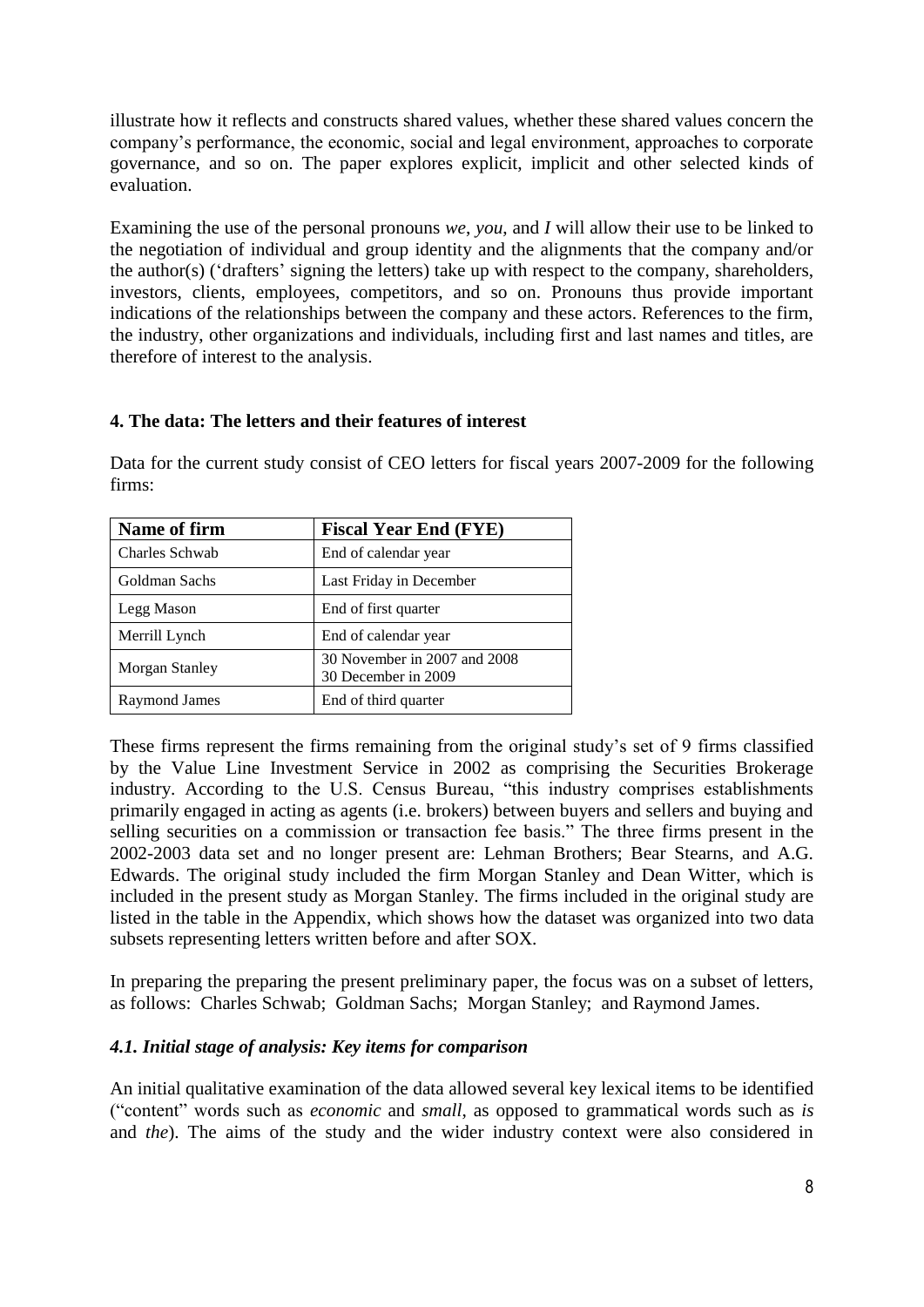identifying lexical items of interest (e.g. *crisis, liquidity, recession, risk* ) for the qualitative examination.

The examples used in the present paper were obtained through a qualitative examination. For the comparative analysis, instead, data will be generated automatically by using a text analysis software program on the electronically stored text files of the letters, including, for example, word frequencies, concordances showing the words appearing to the left and right of a chosen term (so the linguistic context of its use) and so on.

Table 2 below shows a selection of items identified for an in-depth qualitative and quantitative investigation in the present study,:

| Market    | Long term / long-term           |  |
|-----------|---------------------------------|--|
| Recession | mortgage                        |  |
| Crisis    | subprime                        |  |
| Risk      | $\mathsf{ITARP}$ – asset relief |  |
| Liquidity | Liquidity crunch                |  |

Table 2. Selected items identified for in-depth investigation specific to the financial crisis and recession, 2007- 2009 letters

Table 3 below lists items identified for in-depth investigation in the first study, to be repeated for the current study of 2007-2009 letters in the third phase of the research.

| board                  | Regulatory                    |
|------------------------|-------------------------------|
| client / clients       | Research                      |
| confidence / confident | <b>Eliot Spitzer</b>          |
| ethics / ethical       | Sarbanes (for Sarbanes-Oxley) |
| governance             | scandal / scandals            |
| Integrity              | Trust                         |

Table 3. Items identified for in-depth investigation in the original study (Poncini and Hiris 2007)

## **5. Examples for teaching activities**

This section presents examples drawn from the data and a short commentary for teaching applications. When working with passages, even without first providing a framework for reference, it may be useful to ask some general questions about the impression a text makes and what contributes to that impression. For example:

Who is being placed in a positive or negative light and how? Who is being placed in an active role and how?

This can be a way to lead up to a discussion of the linguistic features of interest in passages from the letter and their effect.

## *5.1. A short example: Consider the cumulative effect*

Even a single sentence may have a number of features of interest. What is important is not necessarily the single occurrence of a particular term with a positive (or negative) connotation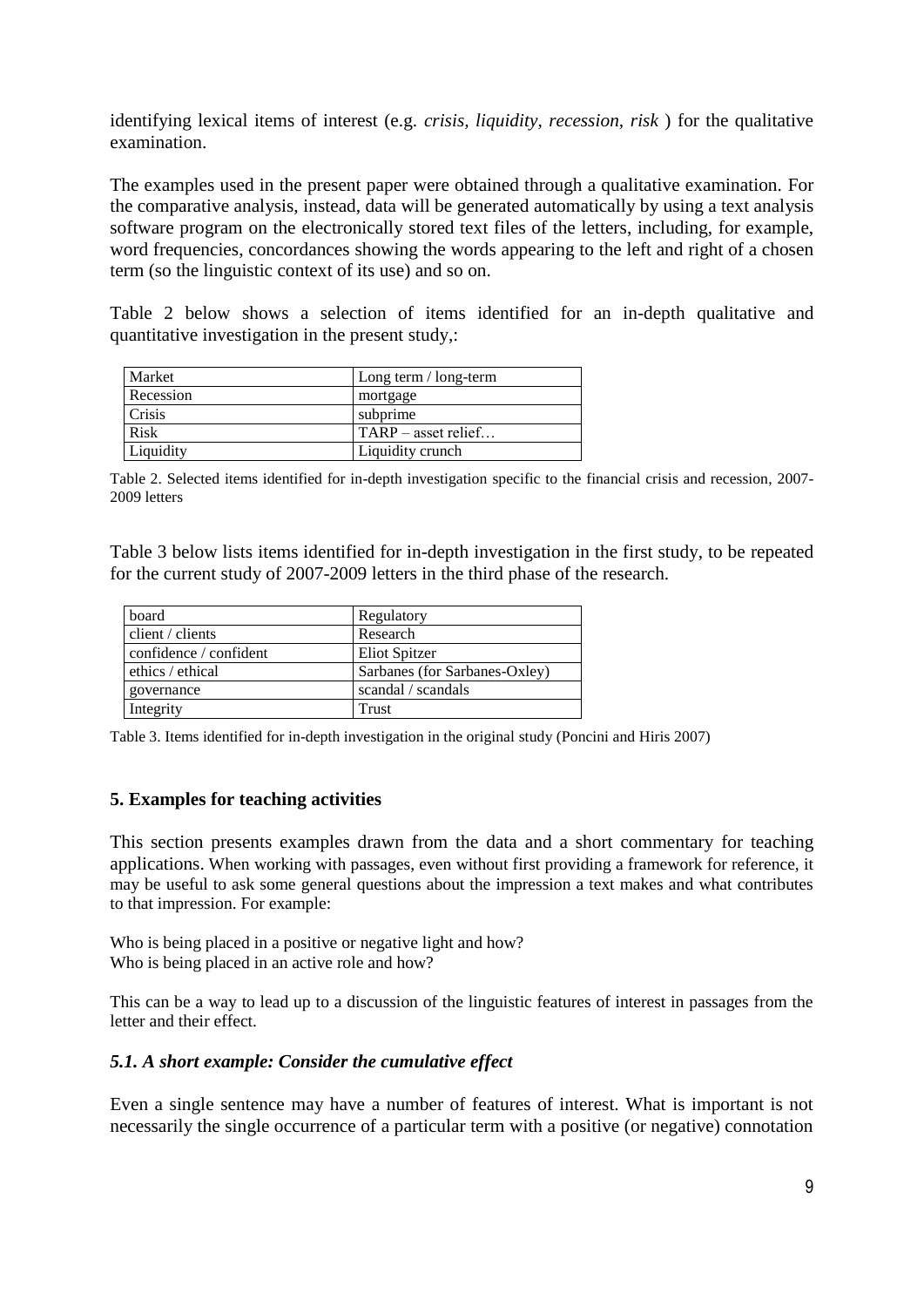or the sentence structure placing the firm in a positive light: it is the cumulative effect of such linguistic choices and features that help build up a certain image of the firm or the context.

#### **Extract 1.**

In total last year, we assisted companies and governments in raising more than \$142 billion in debt and equity to grow and create new jobs. Morgan Stanley 2009

Various items of interest can be discussed with students. For example, the verb "assisted" is a positive process / action. In addition, "we" here refers to the firm and is in the subject position; this, together with the use of the active form of the verb "assisted" places the company in an active, helpful role. The remainder of the sentence is positive: the figure \$142 is implicitly positive in this context, while "grow and create new jobs" includes 2 verbs with a positive connotation, with the result – "new jobs" – also positive, especially in times of economic turmoil.

This is just one example using one sentence. What is important is the cumulative effect of linguistic choices in a passage or in a the letter, not just a single occurrence of an active or passive form or the use of "we" to refer to the firm in the subject position.

It may be useful to compare an "invented" hypothetical alternative to the sentence in Extract 1. The sentence shown below includes the verb "assisted" in the passive form, so it is the same process as in the example above. In the case of the passive, the agent may or may not be indicated (here the agent is in parenthesis); should it not appear, the reader would not know who did the assisting.

#### **"Invented" alternative:**

Companies and governments were assisted (by us) in raising more than….

With the passive verb form above, "companies and governments" are more prominent than "we-the-firm," which is still the agent of the process "assist," but appears later in the sentence (if it appears at all) as "us" and thus is no longer in the subject position. In the original Extract 1, instead, "we" is the agent of the active verb "assisted" and thus appears earlier in the sentence, as subject. Indeed, there is a subtle change in focus and emphasis when the sentence begins with "we."

## *5.2. The industry or the firm? Proactive, pre-emptive or passive?*

Extract 2 illustrates the interest in examining the use of pronouns and in particular the use of "we" in passages from the letters. "We" may clearly refer to the company in a particular context, such as in Extract 1 above, but the pronoun "we" can often be vague or ambiguous and thus strategic in certain contexts. For example, it could refer to the industry, so that the writer(s) of the letter may be speaking for the industry or calling the industry to action, but at the same time it could appear to refer to the company. Extract 2 below shows three different uses of "we", which are numbered for convenience.

#### **Extract 2.**

In the wake of the financial crisis, we [1a] believe that fundamental regulatory reform is critical for our [1b] industry – and the global capital markets. We [2] need to ensure that nothing like the financial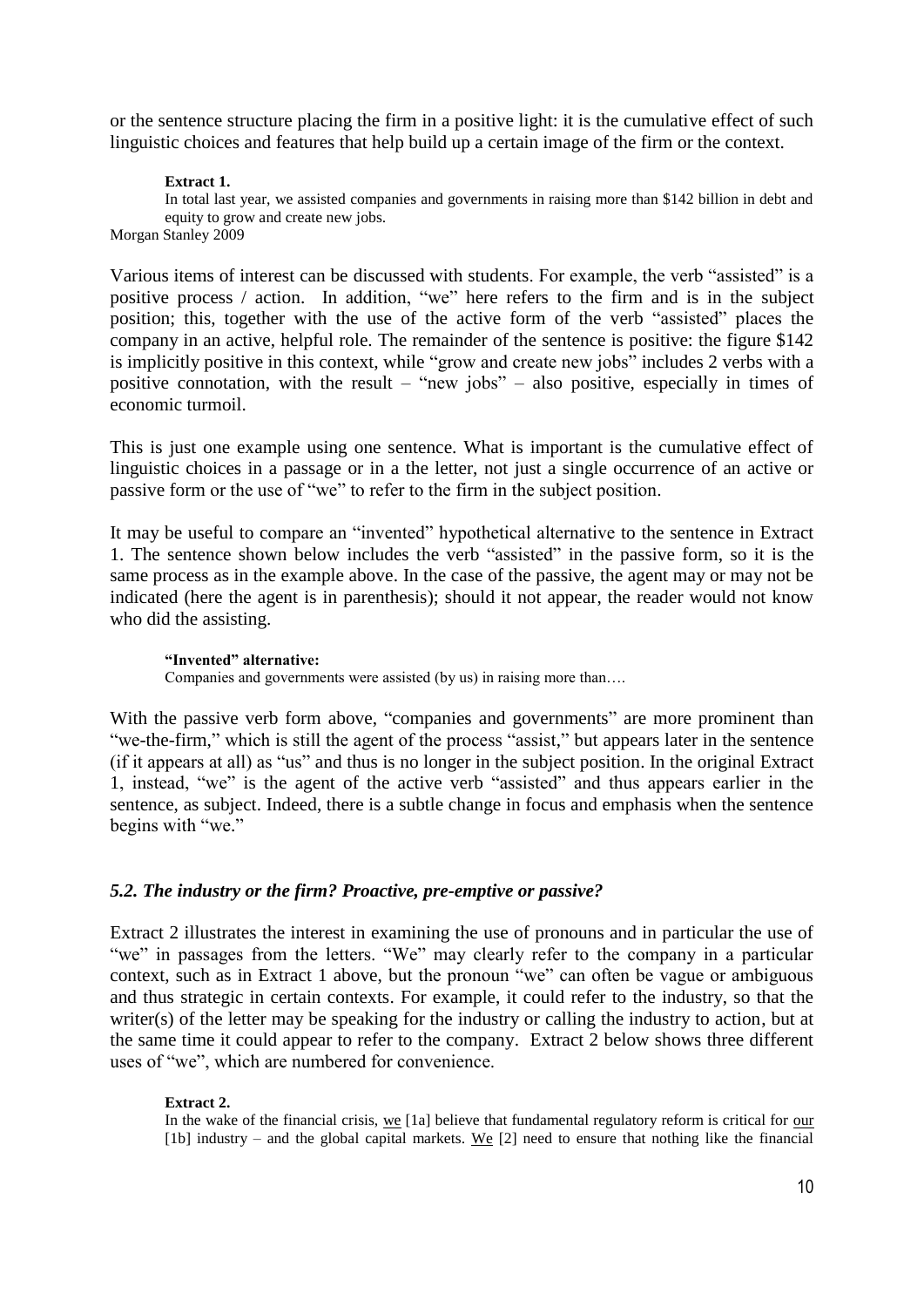crisis of 2008 ever happens again, and  $\underline{we}$  [3] are committed to working cooperatively with policymakers and to playing a constructive role in building a new regulatory framework. Morgan Stanley 2009

- [1a] we-the-firm
- [1b] "our" is ambiguous: it would seem to be the industry of the firm, but "our" could refer to the other firms belonging to the industry since the second use of "we" [2] seems to go beyond the individual firm.
- [2] we-the-industry // we-who-can-have-an-impact
- [3] we-the-firm (though it could conceivably be an extension of a more general use of we, as in [2].

Even the first use of "we" connects to the wider industry though in the phrase "we believe," "we" refers to the firm; similarly "we are committed" pertains to the individual firm.

It is also interesting to note the use of the word "crisis," which has a negative value that does not depend on the linguist context. It is used in reference to the past (in the wake of; 2008) and in sentence about avoiding it in future.

The use of "we" along with specific verbs helps the firm portray itself as cooperative and as playing an active role in making sure the industry does not repeat or create the negative events of the past. The overall extract suggests responsiveness vs. responsibility.

#### *5.3 Positive or negative? Individual firm or the industry?*

Extract 3 provides an example of how the potentially negative value of a word or reference, in this case *Troubled Asset Relief Program,* is diminished by various means (first and second part of the extract). It also shows how a reduction in net revenues and earnings per share are presented in a less critical manner (second part of the extract), attributing the reduction to an *improvement* – again, this is an occurrence of a word that is explicitly positive.

#### **Extract 3**

*The full repayment of Troubled Asset Relief Program ("TARP") capital and the repurchase of the associated warrant.* 

There is no question that the entire industry—including Morgan Stanley—benefited from TARP and the other initiatives undertaken by the government to stabilize financial markets. We are pleased to have repaid our TARP funds within six months with a 21 percent return for U.S. taxpayers.

Our results were muted in large part by the improvement in Morgan Stanley's debt-related credit spreads ("DVA"). Although this improvement was a long-term positive for Morgan Stanley and reflected the credit markets' increased confidence in the Firm, it reduced full-year net revenues and earnings per share by \$5.5 billion and \$2.84, respectively. Our results also were affected by the costs related to the repayment of TARP capital and the repurchase of the associated warrant.

Morgan Stanley 2009, signed Apr 2010

The acronym TARP is used later in the text instead of writing out *Troubled Asset Relief Program*, and a number of words with positive values are used. These include words like *benefited* and *pleased*, which are explicitly positive (to be noted is that 'we' is in the subject position) and *stabilize* and *repaid,* which are implicitly positive in this context: they have a positive connotation. A time frame of 6 months is understood to have a positive value here,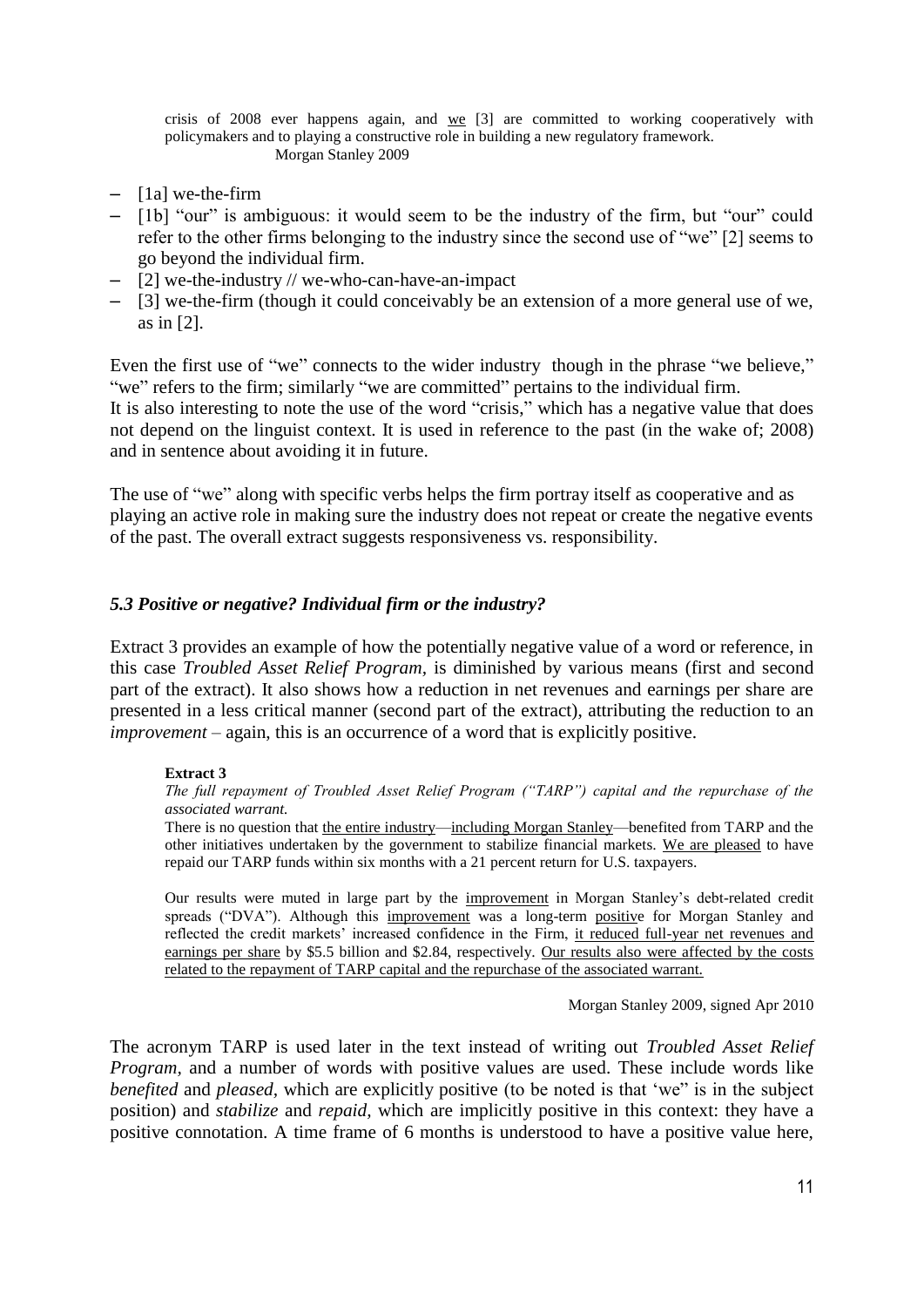with the reader expected to understand that this is a short time period and that 21 percent is a good return for taxpayers, and so on.

The second part of the extract begins with a passive construction so that the focus is on "our results," with the verb "muted" not particularly negative unless the entire sentence is read. The agent "improvement" has a positive value, and it is what has brought about a reduction in net revenues (the next sentence). The final sentence is also a passive construction, and once again, although a negative result is involved, the negativity is diminished by the use of verb that is more neutral, "affected," while costs are explained as related to the repayment of TARP capital, without writing out the entire name for TARP, which includes an explicitly negative term, "troubled."

Overall this extract presents difficulties in a positive manner, diminishing negative aspects by using positive words as agents of verbs that in the end negatively affect results.

# *5.4 A lost opportunity?*

In some cases, letters may use numerous passive constructions or long complex sentences that might not immediately make apparent who, if anyone, is taking an active role or who is responsible for the positive result. In Extract 4, the company had a positive result in the form of a relative lack of impact of the subprime crisis / in itself this is "distanced" from the company. However the reason for this, for example the company's positive techniques and procedures, are not highlighted in the sentence structures used. The superior risk management techniques, for example, allowing the company it to fare well during the subprime crisis, occur later in the sentence, which continues. The final list of 3 positive features of the firm's behavior appear as noun phrases and are "distanced" from the positive result.

#### **Extract 4**

The subprime crisis' relative lack of impact on Raymond James reflected the superior risk management techniques employed by the Fixed Income department and Raymond James Bank, as well as our conservative philosophy, dedication to rigorous due diligence procedures and daily execution in accordance with best practices.

Raymond James 2007

It should be noted that sometimes using the passive voice and perhaps not indicating the agent of the verb / process can be a deliberate strategic choice. The use of the passive voice without specifying the agent means that involvement is unstated, hidden. In contrast, the effect of many occurrences of verbs in the active form along with the use of the personal pronoun we (or the company name) can help portray the company as active and involved.

## **6. Concluding comments**

This paper has focused on CEO letters accompanying the annual reports of firms in the U.S. securities brokerage industry for fiscal years 2007-2009. It focuses on selected features of the letters, discussing some of the ways companies portray themselves, their performance and the industry during this period characterized by recession and financial crisis. Extracts from the letters and the related commentary provide examples that may be used to raise students' awareness of the way companies communicate about their performance and about issues in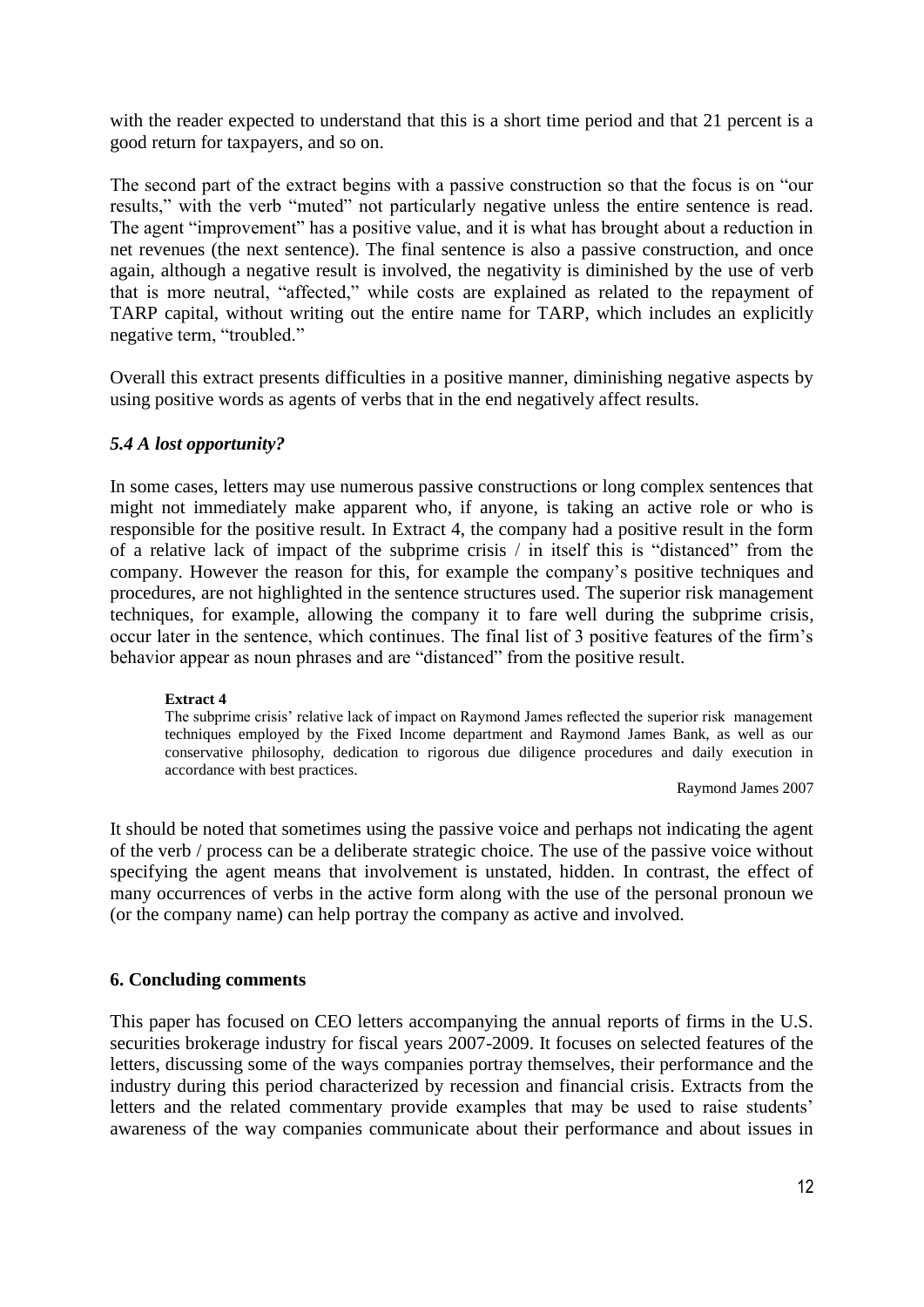the industry. The use of CEO letters also represents an opportunity for students to examine leadership communication.

The questions examined by the paper are of interest to students as the reader of these letters is at times assumed to share knowledge of industry events and technical aspects of financial statements and performance that are not explicitly described. Indeed, the way implicitly positive and negative language is used, together with assumptions of shared knowledge and shared values in the letters, highlights why a critical approach to corporate communications concerning financial performance, industry scandals and the firm's behavior is extremely important today.

#### **References**

Argenti, P. ³2003. *Corporate Communication.* Boston, Irwin-McGraw Hill.

- Argenti, P. and Forman, J. 2004. *The Power of Corporate Communication: Crafting the Voice and Image of Your Business.* New York: McGraw Hill.
- Bucholz, R. A. ²1990. *Essentials of Public Policy for Management*. Upper Saddle River, N.J.: Prentice Hall.
- Carroll, A. B. 1991. The Pyramid of Corporate Social Responsibility: Toward the Moral Management of Organizational Stakeholders. *Business Horizons* 34/4, 39-48.
- Crombie, W., and Samujh, H. 1999. Negative Messages as Strategic Communication: A Case Study of a New Zealand Company's Annual Executive Letter. *The Journal of Business Communication* 36/3, 229-346.
- Cross, G. 1990. A Bahktinian Exploration of Factors Affecting the Collaborative Writing of an Executive Annual Report. *Research in the Teaching of English* 24/2, 173-203.
- Fombrum, C., and Shanley, M. 1990. What's in a Name? Reputation Building and Corporate Strategy. *Academy of Management Journal* 33/2, 233-258.
- Friedman, M. 1962. *Capitalism and Freedom*. Chicago: University of Chicago Press.
- Friedman, M. 1970. The Social Responsibility of Business is to Increase Profits. New York, *New York Times Magazine*, September 13, 33.
- Garzone, G. 2005. Letters to Shareholders and Chairman's Statements: Textual Variability and Generic Integrity. In Gillaerts, P. and Gotti, M. (eds). *Genre Variation in Business Letters*. Bern, Peter Lang, 179-204.
- Hughes, Jane 2009. What I Would Tell My Past Students. *BizEd*, January/February issue.
- Hunston, S. 1994. Evaluation and Organization in a Sample of Written Academic Discourse. In Coulthard, M. (ed.) *Advances in Written Text Analysis.* London: Routledge, 191-218.
- Hyland, K. 1999. Disciplinary Discourse: Writer Stance in Research Articles. In Candlin, Chris N. and Hyland, K.(eds) 1999. *Writing: Texts, Processes and Practices*. Essex, Longman, 99-121.
- Jameson, D. A. 2000. Telling the Investment Story: A Narrative Analysis of Shareholder Reports. *Journal of Business Communication* 37/1, 7-38.
- Maw, N. G., Lane of Horsell (Lord), and Craig-Cooper, M. 1994. *Maw on Corporate Governance*, ed. by A. Alsbury. Dartmouth Publishing Company.
- Nickerson, C. and De Groot, E. 2005. Dear Shareholder, Dear Stockholder, Dear Stakeholder: The Business Letter Genre in the Annual General Report. In Gillaerts, P. and Gotti, M. (eds) *Genre Variation in Business Letters*. Bern: Peter Lang, 325-346.